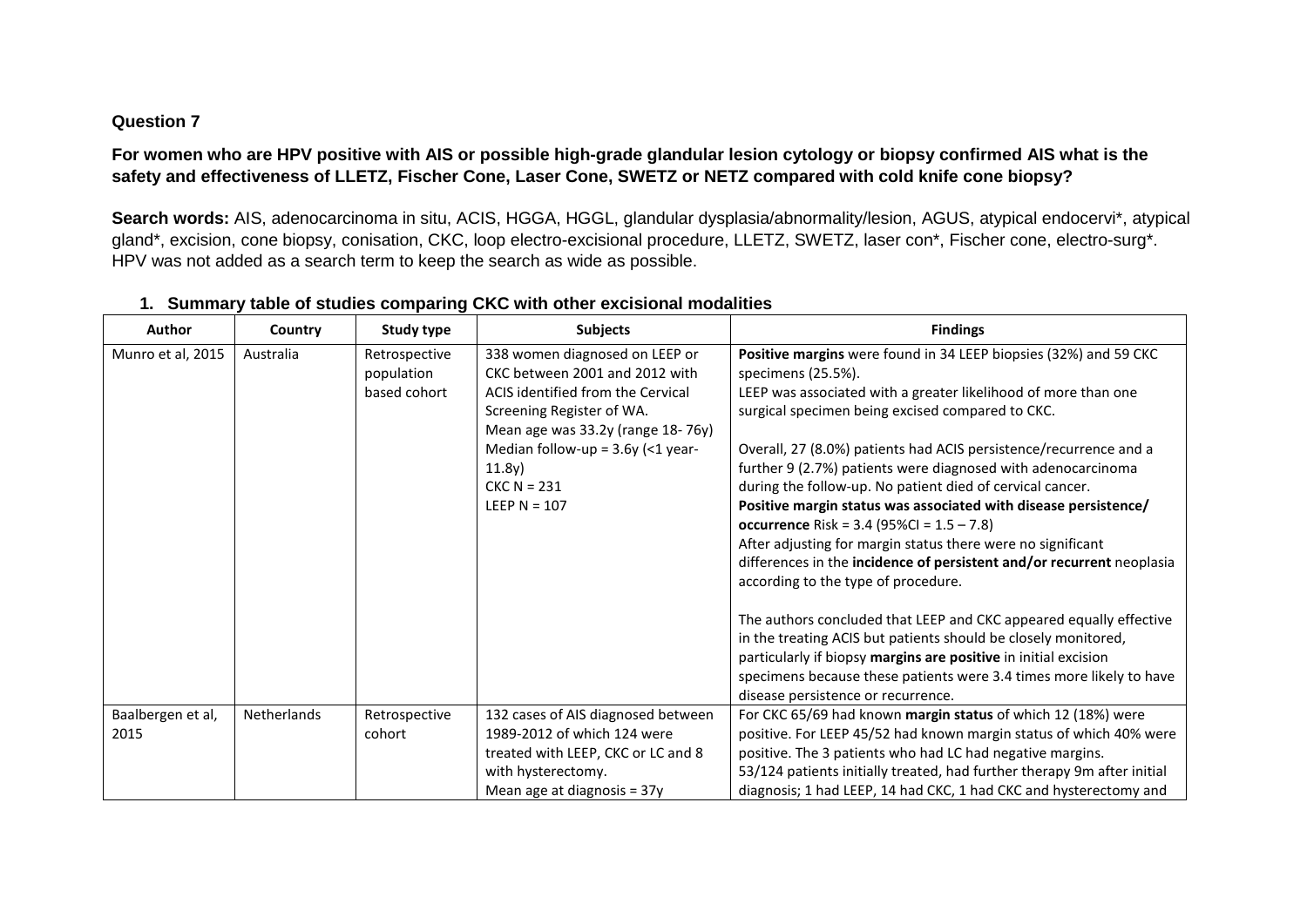|                    |           |               | $CKC N = 69$                              | 37 had hysterectomies.                                               |
|--------------------|-----------|---------------|-------------------------------------------|----------------------------------------------------------------------|
|                    |           |               | LEEP $N = 52$                             | Of the 86 women who continued with conservative treatment 2 (1       |
|                    |           |               | $LCN = 3$                                 | negative margin other could not be evaluated) had recurrences after  |
|                    |           |               |                                           | CKC and 1 (negative margins) after LEEP, within 24m after therapy.   |
|                    |           |               |                                           | Overall FU was 62m (2-217m) and recurrence after conservative        |
|                    |           |               |                                           | therapy by CKC, LEEP or laser was not significantly different than   |
|                    |           |               |                                           | after hysterectomy (p=0.56).                                         |
| Latif et al, 2015  | US        | Retrospective | 115 conization procedures in              | For 78 patients who underwent conization with therapeutic intent,    |
|                    |           | cohort        | patients with a pre-op or post-op         | there were no significant differences in rates of positive margins   |
|                    |           |               | diagnosis of ACIS of the cervix from      | (20% vs 17%), recurrence of ACIS (6.7% vs 8.3%), or subsequent       |
|                    |           |               | 1997-2011.                                | development of invasive adenocarcinoma (0 vs 2%) between LEEP        |
|                    |           |               | Treatment choice determined by            | and CKC, respectively.                                               |
|                    |           |               | treating physician; generally a LEEP      | There was no significant difference in the rate of repeat procedures |
|                    |           |               | was undertaken when the entire            | after primary conization between LEEP and CKC (23.3% vs 18.7%) or    |
|                    |           |               | lesion judged the entire lesion           | hysterectomy after LEEP/CKC (10% vs 6%).                             |
|                    |           |               | visible on colposcopy could be            | There were 4 recurrences of ACIS (all had negative margins at first  |
|                    |           |               | removed in one pass                       | procedure) in the CKC group and 2 (one had negative margins in first |
|                    |           |               | Mean age = $34y$ (range 20-65y).          | procedure in the LEEP group.                                         |
|                    |           |               | <b>Conization with therapeutic intent</b> | The authors concluded that LEEP is as good as CKC in the treatment   |
|                    |           |               | $CKC N = 48$                              | of a preoperative diagnosis of ACIS of the cervix in all age groups. |
|                    |           |               | Median follow-up = $24m$                  |                                                                      |
|                    |           |               | LEEP $N = 30$                             |                                                                      |
|                    |           |               | Median follow-up = 72m                    |                                                                      |
| Taylor et al, 2014 | <b>US</b> | Retrospective | 52 patients with histologically           | There was no significant difference in rate of positive margins      |
|                    |           | cohort        | confirmed AIS from 1998-2011,             | between LEEP and CKC (40% vs. 54%, respectively. p = 0.55), nor      |
|                    |           |               | treated with either LEEP or CKC.          | volumes of tissue excised, nor rate of recurrence.                   |
|                    |           |               | Treatment choice was determined by        |                                                                      |
|                    |           |               | the standard practice of the treating     | A positive surgical margin was associated with residual disease in   |
|                    |           |               | physician.                                | 47% of patients with AIS treated with conization. No patient with    |
|                    |           |               | Mean age = $33y$ (range $17-51y$ )        | negative cone margins had recurrent or progressive disease after     |
|                    |           |               | $CKC N = 37$                              | 32m.                                                                 |
|                    |           |               | LEEP $N = 15$                             |                                                                      |
|                    |           |               |                                           | The authors concluded that CKC and LEEP were equally efficacious     |
|                    |           |               |                                           | treatments although they stated that comparison of CKC to LEEP was   |
|                    |           |               |                                           | a secondary objective, and because number were small the statistical |
|                    |           |               |                                           | power to address this question was limited.                          |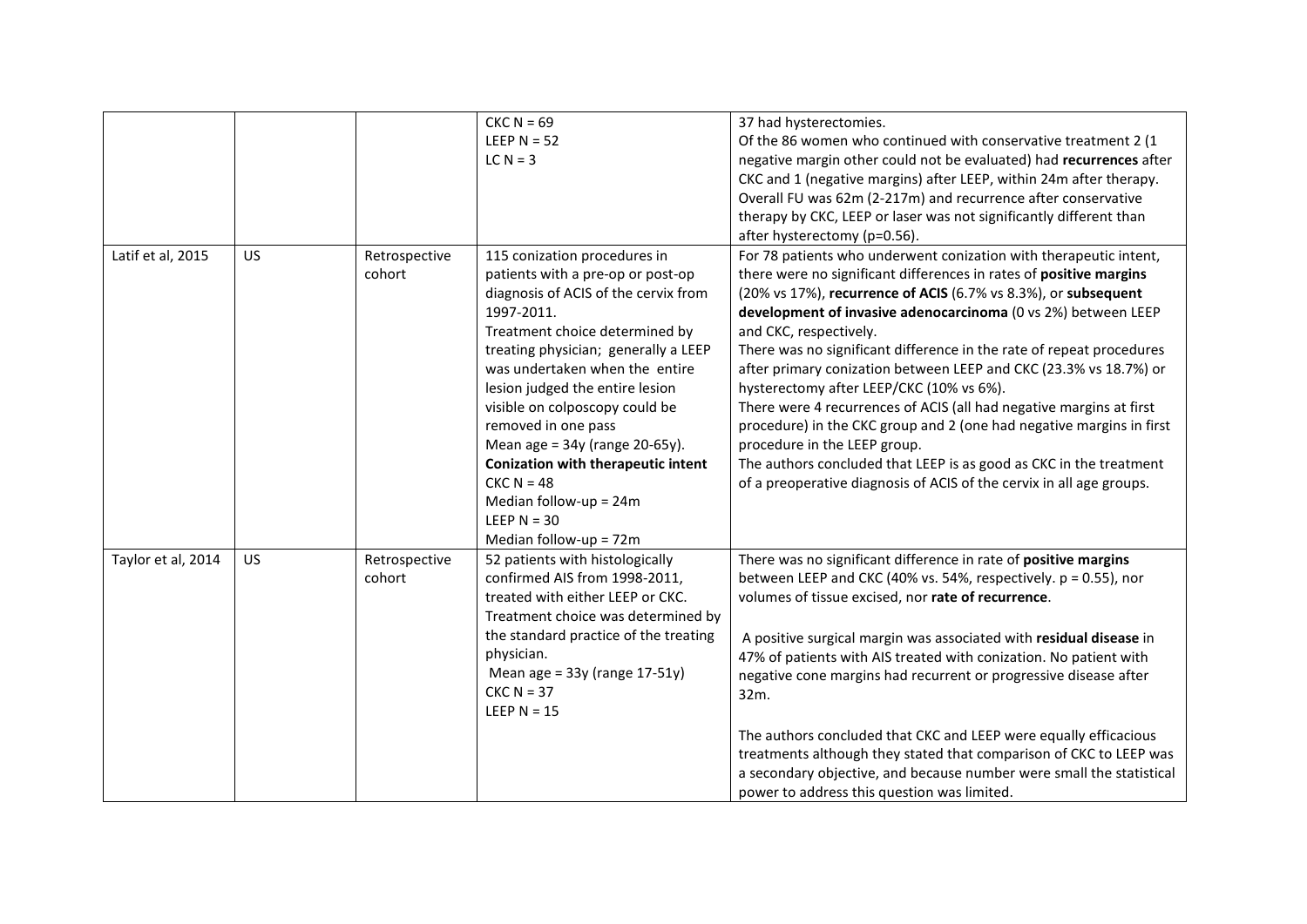| Baalbergen et al,<br>2014                                                                | Multiple (mainly<br>US) | Systematic<br>review    | 16 studies were identified comparing<br>LLETZ to CKC (and in 6 of these<br>comparison with laser conisation was<br>also included) in the literature from<br>1996-2013                                                                                | Pooling of data found higher rates of incomplete excision with LLETZ<br>(mean 51%) vs CKC (mean 30%) [laser conisation rate was 28%).<br>Recurrence rate after LLETZ ranged from 9%- 29% compared to 6% -<br>11% after CKC - data not shown (based on 2 cohort studies and 2<br>case series).<br>The authors concluded that, the safety of LLETZ is comparable to CKC<br>when negative margins are achieved and that large loop excision of<br>the transformation zone as treatment will lead to better obstetric<br>outcomes.                                                                                    |
|------------------------------------------------------------------------------------------|-------------------------|-------------------------|------------------------------------------------------------------------------------------------------------------------------------------------------------------------------------------------------------------------------------------------------|-------------------------------------------------------------------------------------------------------------------------------------------------------------------------------------------------------------------------------------------------------------------------------------------------------------------------------------------------------------------------------------------------------------------------------------------------------------------------------------------------------------------------------------------------------------------------------------------------------------------|
| Kietpeerakool et<br>al, 2012<br>(Included in<br>Baalbergen 2014<br>systematic<br>review) | Thailand                | Retrospective<br>cohort | 60 women with ACIS or mixed ACIS<br>(with HSIL or LSIL) who had<br>conisation between 1998-2010 in<br>Chiang Mai Hospital.<br>Mean age = $45y(27-66y)$<br>$CKC N = 23$<br>LEEP $N = 37$                                                              | When adjusted for age and completeness of visualization of the<br>cervical squamocolumnar junction during colposcopy, women who<br>had LEEP were 4 times more likely to have positive cone margins<br>than those who had CKC (95% CI, 1.13-16.43).<br>54/60 had a second procedure (51 underwent hysterectomy)<br>Residual disease was not found among 26 women who had negative<br>cone margins (12 for LEEP and 14 for CKC), but was observed in 17<br>(65.4%)/26 women with positive cone margins (P<0.001)<br>(12/20 LEEP and 5/6 CKC biopsies with positive margins).                                        |
| Van Hanegem et<br>al, 2012<br>(Included in<br>Baalbergen 2014<br>systematic<br>review)   | US                      | Retrospective<br>cohort | 112 patients with ACIS, age ≤30y,<br>treated with CKC or LEEP between<br>1998-2010 identified from databases<br>Treatment choice based on the size<br>of colposcopic lesions (smaller for<br>LEEP, larger for CKC).<br>$CKC N = 58$<br>LEEP $N = 53$ | The odds ratio for CKC to achieve negative cone margins compared<br>with LEEP was 1.4 (95%CI 0.6-3.5). 25 patients had positive cone<br>margins (11 from CKC group and 14 from LEEP group).<br>There was no difference in residual or recurrent ACIS between<br>patients treated with LEEP vs CKC (3 patients in each group).<br>The authors conclude that although treatments were equally effective,<br>LEEP should be considered the treatment of choice for these patients<br>because of more favourable obstetric outcomes based on 2 meta-<br>analyses of studies (Kyrgiou et al, 2006; Arbyn et al, 2008). |
| Darymple et al,<br>2008<br>(Included in<br>Baalbergen 2014<br>systematic<br>review)      | Australia               | Retrospective<br>cohort | 82 patients with AIS on their referral<br>smear or confirmed histology at<br>treatment, identified from Royal<br>Prince Alfred Hospital records.<br>Treatment choice based on<br>specialists' preferences and abilities                              | The margins of all LC specimens could be assessed.<br>8/38 of the CKC biopsies and 6/44 from the laser biopsies had<br>positive margins. These were managed either conservatively (3<br>cases), with repeat conisation (3 cases) or hysterectomy (8 cases).<br>During FU there were no recurrences of glandular neoplasia in either<br>group. 4 women in the CKC group and 4 in the LC group                                                                                                                                                                                                                      |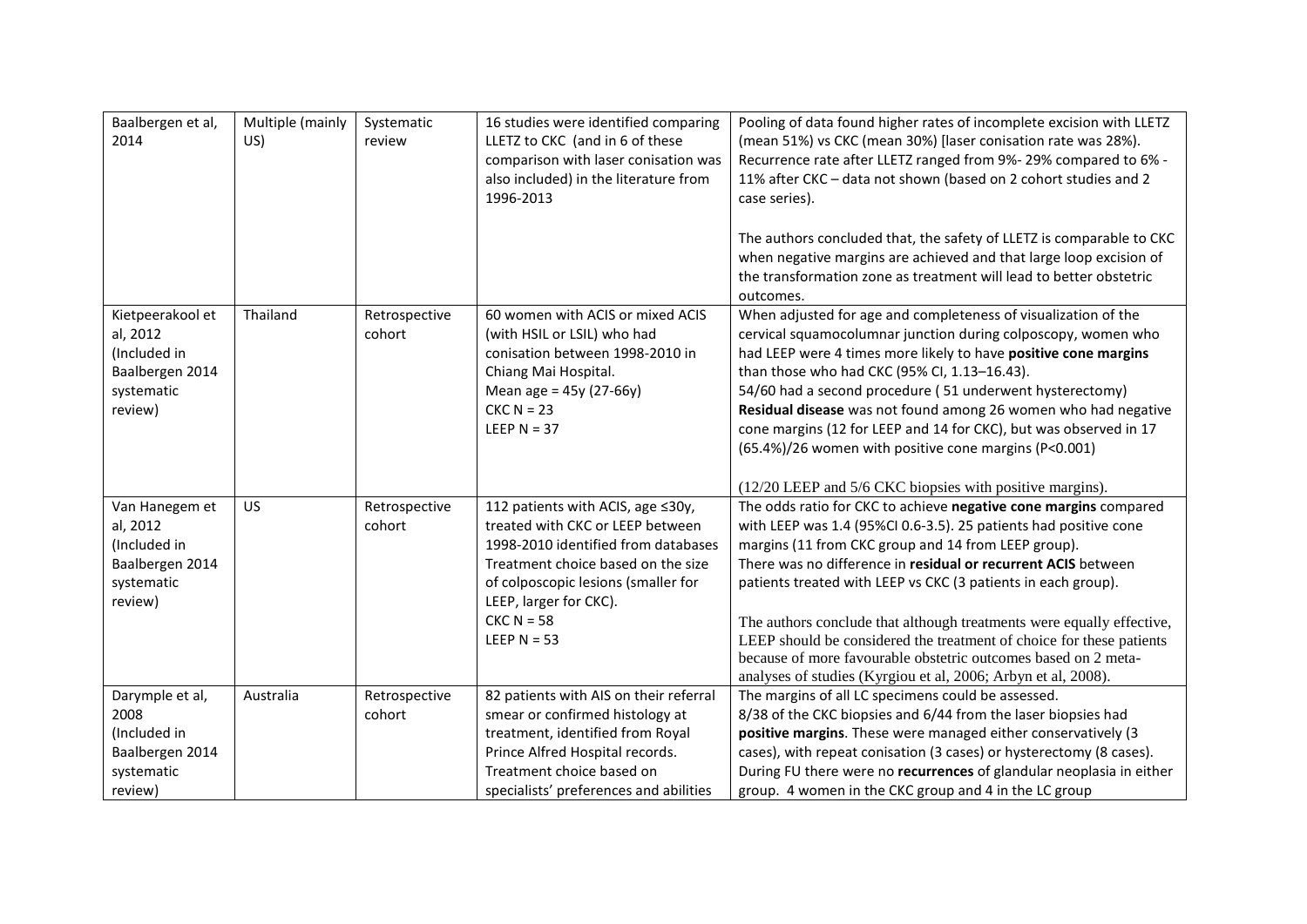|                                                                               |     |                               | $CKC N = 38$<br>Mean age = $34y$ (range 22-62y)<br>Follow-up = $1-9y$<br>Laser cone (LC) $N = 44$<br>Mean age = $38y$ (range 23-65y)<br>Follow $up = 1-10y$                                     | subsequently developed abnormal smears (1HGSIL in each group).<br>There were no complications in the CKC group and 1 patient with<br>heavy bleeding in the LC group.<br>The authors concluded LC biopsy is as effective as CKC but in the<br>absence of clear evidence for either approach in the literature,<br>management must be individualized by discussion with a fully<br>informed patient.                                                                                                                                                                    |
|-------------------------------------------------------------------------------|-----|-------------------------------|-------------------------------------------------------------------------------------------------------------------------------------------------------------------------------------------------|-----------------------------------------------------------------------------------------------------------------------------------------------------------------------------------------------------------------------------------------------------------------------------------------------------------------------------------------------------------------------------------------------------------------------------------------------------------------------------------------------------------------------------------------------------------------------|
| Young et al, 2007<br>(Included in<br>Baalbergen 2014<br>systematic<br>review) | US. | Retrospective<br>chart review | 74 patients with a diagnosis of AIS on<br>cervical conisation treated between<br>1988-2006.<br>Median age = $31y$ (range $18-73y$ ).<br>$CKC N = 52$<br>LEEP, laser or Fisher excision $N = 20$ | There was no significant difference in the depth of specimen<br>between CKC and the other groups.<br>15 (29%) in the CKC group had positive margins vs 6 (30%) in the<br>alternative procedures and 1 (2%) in the CKC group had<br>indeterminate margins vs 4 (20%) in the alternative procedures thus<br>overall patients undergoing CKC were more likely to have negative<br>margins (69% for CKC vs 50% for other, p=0.013).<br>55% of patients with positive margins and 13% of those with negative<br>margins were diagnosed with residual or recurrent disease. |

**Abbreviations:** AIS**:** adenocarcinoma in situ, CKC: cold knife cone; FU: follow-up; LEEP: loop electrosurgical excision procedure; m: months; y: years;

# **2. Summary tables of excision modality studies for the treatment of CIN2 or CIN3**

| Author         | Country    | Study type | Subjects                                          | <b>Findings</b>                                               |
|----------------|------------|------------|---------------------------------------------------|---------------------------------------------------------------|
| Camargo et al, | Brazil and | randomised | $\sim$<br>3 women with indication to treat<br>LU3 | 52 women allocated to<br>LLETZ-cone group and 51 to SWETZ. 10 |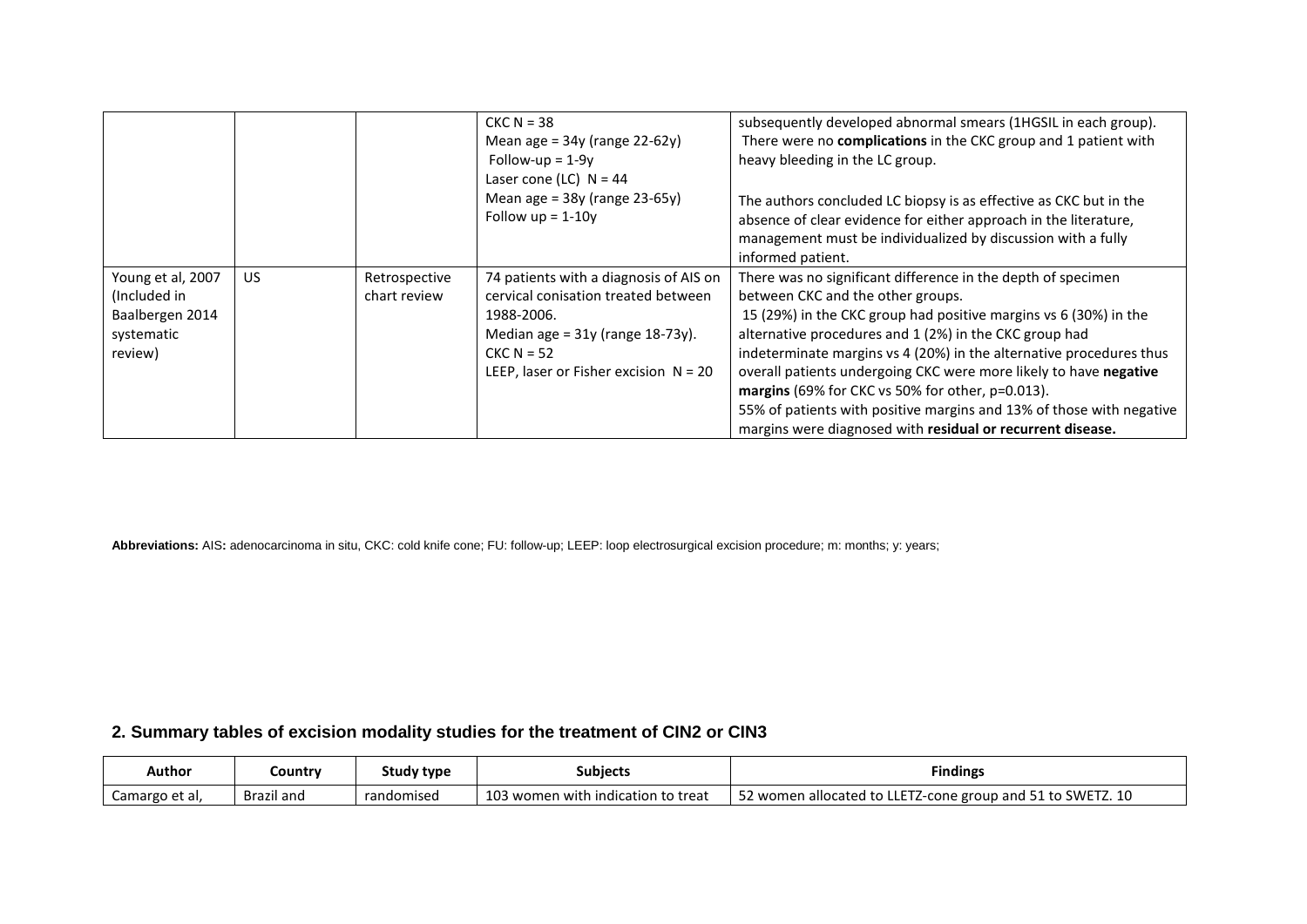| 2015                     | Ireland               | controlled trial                                       | CIN located at cervical canal,<br>randomised to receive LLETZ cone or<br>SWETZ recruited between 1999-<br>2004. Mean ages 45.6y in LLETZ<br>group and 43.7y in SWETZ group.                                                                                                                                                                                                               | women were lost for main outcome because of damaged specimens.<br>42 women in the LLETZ group had free endocervical margin versus 43<br>women in the SWETZ group (RR 1.04, 95% CI 0.87-1.25; P = 0.64). For<br>secondary outcomes related to margins, RR of 1.15 (95% CI 0.95-<br>1.39; $P = 0.15$ ) for ectocervical free margin. For free stromal margin,<br>the RR was 1.07 (95% CI 0.89-1.29; P = 0.47). No death was observed<br>1y after. The study was inconclusive; SWETZ and LLETZ were equally<br>effective to treat endocervical disease, with no difference in<br>protecting against margin involvement. Fragmentation of sample<br>during excision in 14% of LLETZ cases vs 4% of SETZ cases. Higher, but<br>not severe, blood loss and longer surgical time were observed in the<br>SWETZ group.                                                                                                                                                                           |
|--------------------------|-----------------------|--------------------------------------------------------|-------------------------------------------------------------------------------------------------------------------------------------------------------------------------------------------------------------------------------------------------------------------------------------------------------------------------------------------------------------------------------------------|------------------------------------------------------------------------------------------------------------------------------------------------------------------------------------------------------------------------------------------------------------------------------------------------------------------------------------------------------------------------------------------------------------------------------------------------------------------------------------------------------------------------------------------------------------------------------------------------------------------------------------------------------------------------------------------------------------------------------------------------------------------------------------------------------------------------------------------------------------------------------------------------------------------------------------------------------------------------------------------|
| Khalid et al, 2012       | Ireland               | Retrospective<br>observational<br>study                | 321 women who had LLETZ<br>treatment for CIN between 1999-<br>2002 and then had a pregnancy and<br>eligible for study inclusion. All<br>women were under 42y old.                                                                                                                                                                                                                         | Of 321 women, 245 (76.3%) delivered at term, 9.1% delivered at<br><37 weeks of gestation and 14.6% miscarried at <24 weeks of<br>gestation. There was a three-fold increase in the risk of pre-term<br>labour (PTL) if the excision volume exceeded 6 cm <sup>3</sup> (RR = 3.00; 95% CI<br>1.45-5.92), or when the thickness of the excised tissue was greater<br>than 12 mm (RR 2.98; 95% CI 1.27-7.01) but no difference in risk<br>related to the length of the tissue. All were single piece excisions; no<br>top hat excisions were performed. The time interval between LLETZ<br>and pregnancy did not have an effect on PTL rates (mean 25.7m).<br>There was no association between the grade of CIN and risk of PTL                                                                                                                                                                                                                                                             |
| Carcopino et al,<br>2013 | France and<br>Ireland | Retrospective<br>multicentre<br>observational<br>study | 436 women who had a LLETZ<br>excision for CIN identified from<br>participants included in 2 cohort<br>studies, one conducted in France<br>(2005-2009) and one in Ireland<br>(2007-2010). Women grouped into<br>those having LLETZ guided by<br>previous colposcopy, those having<br>LLETZ immediately after colposcopy<br>and those having LLETZ under direct<br>colposcopic vision (DCV) | Compared to LLETZ guided by previous colposcopy report only and to<br>LLETZ preformed immediately after colposcopy, colposcopy with DCV<br>resulted in significantly higher rate of clear margins: 33 (52.4 %), 104<br>(68.0 %) and 142 (84.5 %), respectively (p<0.001). In multivariate<br>analysis, when compared with the use of previous report or with<br>colposcopy immediately before the LLETZ, DCV resulted in<br>significantly higher probability of negative margins (Adjusted odds<br>ratio (AOR): 4.61; 95 % CI: 2.37-8.99 and AOR: 2.55; 95 % CI: 1.47-<br>4.41), combined negative margins and depth <75th percentile (AOR:<br>3.67; 95 % CI: 1.97-6.86 and AOR: 3.05; 95 % CI: 1.91-4.87) and<br>combined negative margins and volume <75th percentile (AOR:<br>12.96; 95 %Cl: 5.99-28.05 and AOR: 6.16; 95 % Cl: 3.75-10.14),<br>respectively. The authors recommended LLETZ for the treatment of<br>CIN should routinely be performed under DCV. Confounding bias due |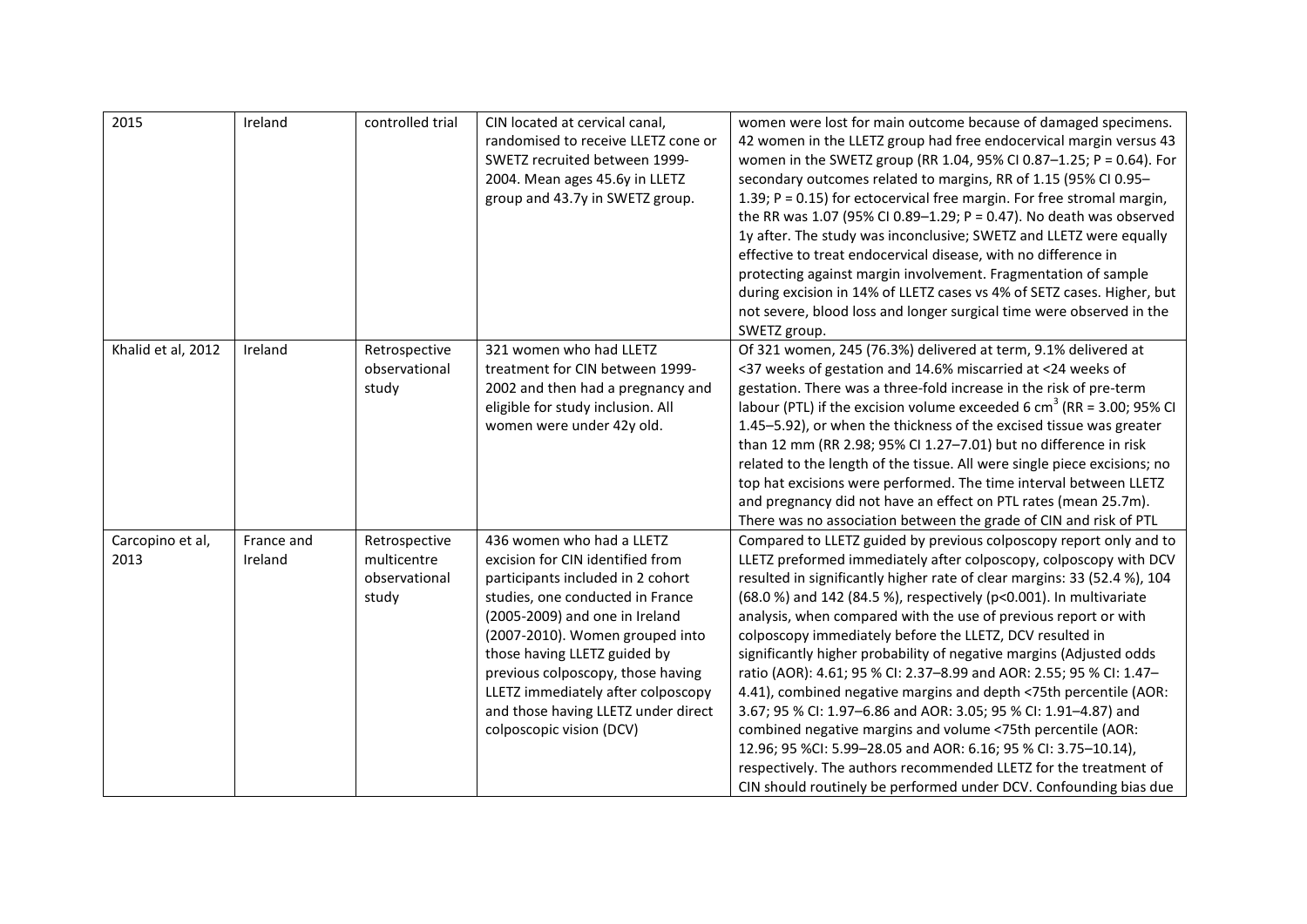|                   |    |               |                                       | to physicians' expertise could not be eliminated and large           |
|-------------------|----|---------------|---------------------------------------|----------------------------------------------------------------------|
|                   |    |               |                                       | randomised trials were recommended to validate the findings.         |
| Allam et al, 2005 | UK | Retrospective | 666 women treated with large loop     | At initial presentation 576/666 women had CIN2 or CIN3 and 90 had    |
|                   |    | review        | excision and cold coagulation (LLECC) | CIN1. Of 524 women who had high grade CIN initially and 6m follow-   |
|                   |    |               | with the Semm Cold Coagulator from    | up information, 22 (4.2%) had an abnormal smear 6m after LLECC       |
|                   |    |               | 1992-2000. Mean age 33y               | and had further treatment. Of the remaining 502, 3 had abnormal      |
|                   |    |               |                                       | cytology at 12m. Of the 79 who had low grade CIN, 3 had an           |
|                   |    |               |                                       | abnormal smear at 6m and none of 66 who attended the 12m visit       |
|                   |    |               |                                       | had abnormal cytology at 12m. Out of 577 cases noted by the          |
|                   |    |               |                                       | pathologist, excision of CIN was complete in 417 and incomplete in   |
|                   |    |               |                                       | 91. Of the latter, 16 had an abnormal cytology at 6m and 2 women at  |
|                   |    |               |                                       | 12m. Short term bleeding complications (within 24h) occurred in 3 of |
|                   |    |               |                                       | 275 cases for which there was information. 1 woman needed            |
|                   |    |               |                                       | sutures. The authors concluded that this method was a new and        |
|                   |    |               |                                       | effective approach for the treatment of CIN.                         |

### **Possible useful information**

Polterauer et al (2013) stated in a recent review that There are several potential arguments for CKC to be the preferred method in the treatment of AIS. Surgical margins show less thermal artifacts after CKC and typically more tissue is removed by CKC compared with laser and electrosurgical conization. In addition, LEEP and laser cone biopsies often are fragmented making evaluation of margins difficult. This occurs typically with larger lesions, in which several loop passes have to be performed to excise the lesion completely. The authors recommend performing CKC or large loop excision of the transformation zone (LLETZ) when AIS is diagnosed by colposcopically guided biopsies or endocervical curretage, for large AIS lesions, and especially when conization is performed as a definitive treatment in patients desiring to preserve fertility.

The 2012 updated consensus guidelines for the management of abnormal cervical cancer screening tests and cancer precursors by the American Society for Colposcopy and Cervical Pathology (Massad et al, 2013) stated that:

• Diagnostic excision for AIS using any modality is allowed but care must be taken to keep the specimen intact and margins interpretable, avoiding fragmentation of the specimen, including ''top-hat'' serial endocervical excisions. This may require use of larger loops than those employed to excise visible squamous lesions.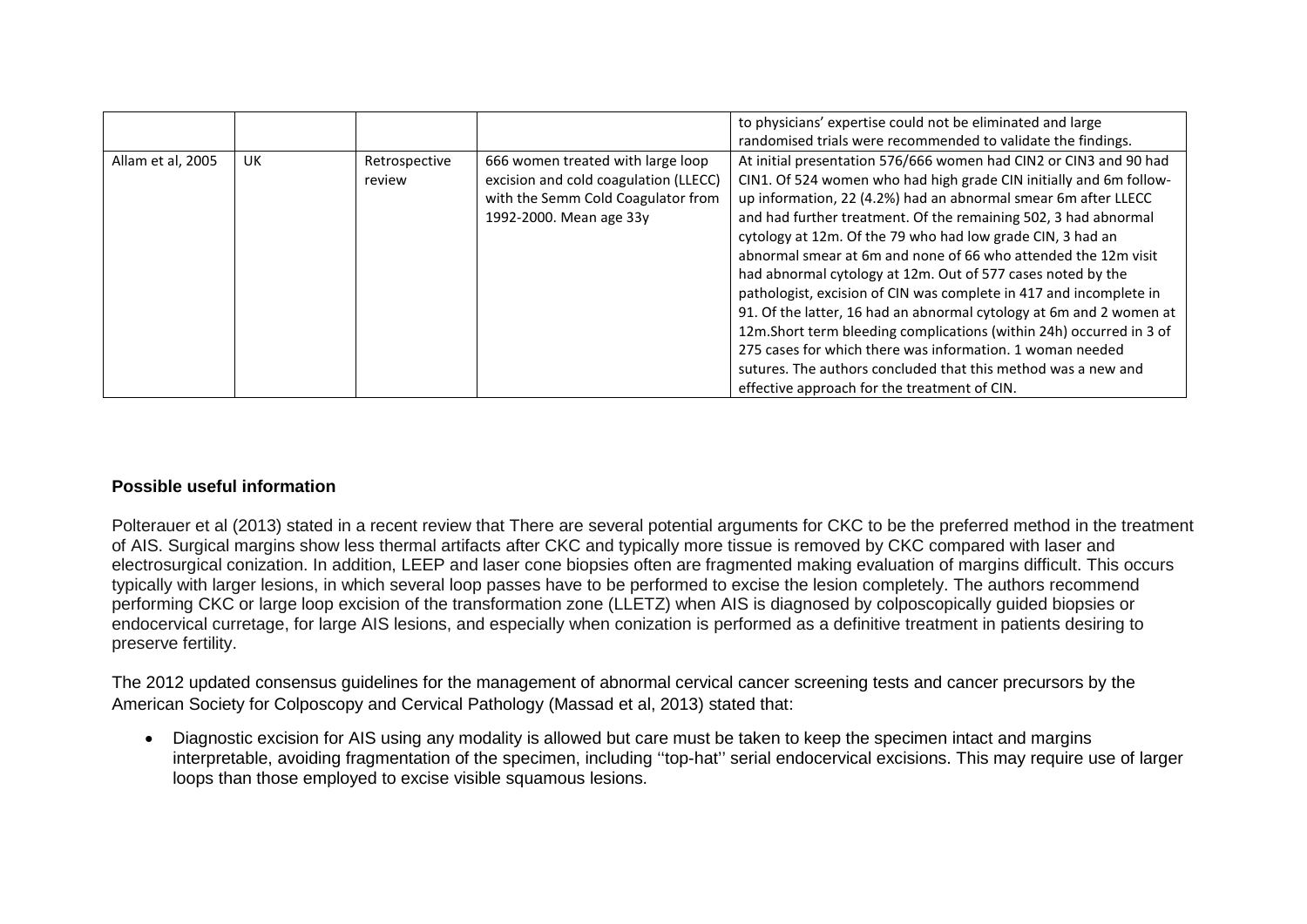- If the margins of the specimen are involved or endocervical sampling obtained at the time of excision contains CIN or AIS, re-excision to increase the likelihood of complete excision is preferred.
- Re-evaluation at 6 months using a combination of HPV DNA testing and cytology co-testing and colposcopy with endocervical sampling is acceptable in this circumstance.
- Long-term follow-up is recommended for women who do not undergo hysterectomy.

In a study by Costa et al (2012) in which 119 women who were treated conservatively for AIS and followed-up (mean 40.9 m) using colposcopy, PAP-smear, biopsy and HPV-testing with Hybrid Capture 2, testing HR-HPV positive at any time point during FU was the most significant independent predictor of progressive disease, while showing free margins in cone had a significant protective effect against progression to Adenocarcinmoma. Furthermore, because 4.3% women with persistent, recurrent or progressive disease experienced a late (5th and 6th FU) diagnosis of HG-CGIN or microinvasive AC, the authors recommended that close surveillance should be scheduled for at least three years in conservatively treated AIS patients.

#### **References**

Allam M, Paterson A, Thomson A, Ray B, Rajagopalan C, Sarkar G. Large loop excision and cold coagulation for management of cervical intraepithelial neoplasia. Int J Gynaecol Obstet. 2005;88(1):38-43.

Arbyn M, Kyrgiou M, Simoens C, Raifu AO, Koliopoulos G, Martin-Hirsch P, et al. Perinatal mortality and other severe adverse pregnancy outcomes associated with treatment of cervical intraepithelial neoplasia: meta-analysis. BMJ 18 2008;337:a1284.

Baalbergen A, Molijn AC, Quint WG, Smedts F, Helmerhorst TJ. Conservative Treatment Seems the Best Choice in Adenocarcinoma In Situ of the Cervix Uteri. J Low Genit Tract Dis. 2015 Jul;19(3):239-43.

Baalbergen A, Helmerhorst TJ. Adenocarcinoma in situ of the uterine cervix--a systematic review. Int J Gynecol Cancer. 2014; 24(9):1543-8.

Bull-Phelps S, Garner EI, Walsh CS, Gehrig PA, Miller DS, Schorge JO.Fertility-sparing surgery in 101 women with adenocarcinoma in situ of the cervix.Gynecol Oncol. 2007 Nov;107(2):316-9.

Camargo MJ, Russomano FB, Tristão MA, Huf G, Prendiville W. Large loop versus straight-wire excision of the transformation zone for treatment of cervical intraepithelial neoplasia: a randomised controlled trial of electrosurgical techniques. BJOG. 2015 Mar;122(4):552-7.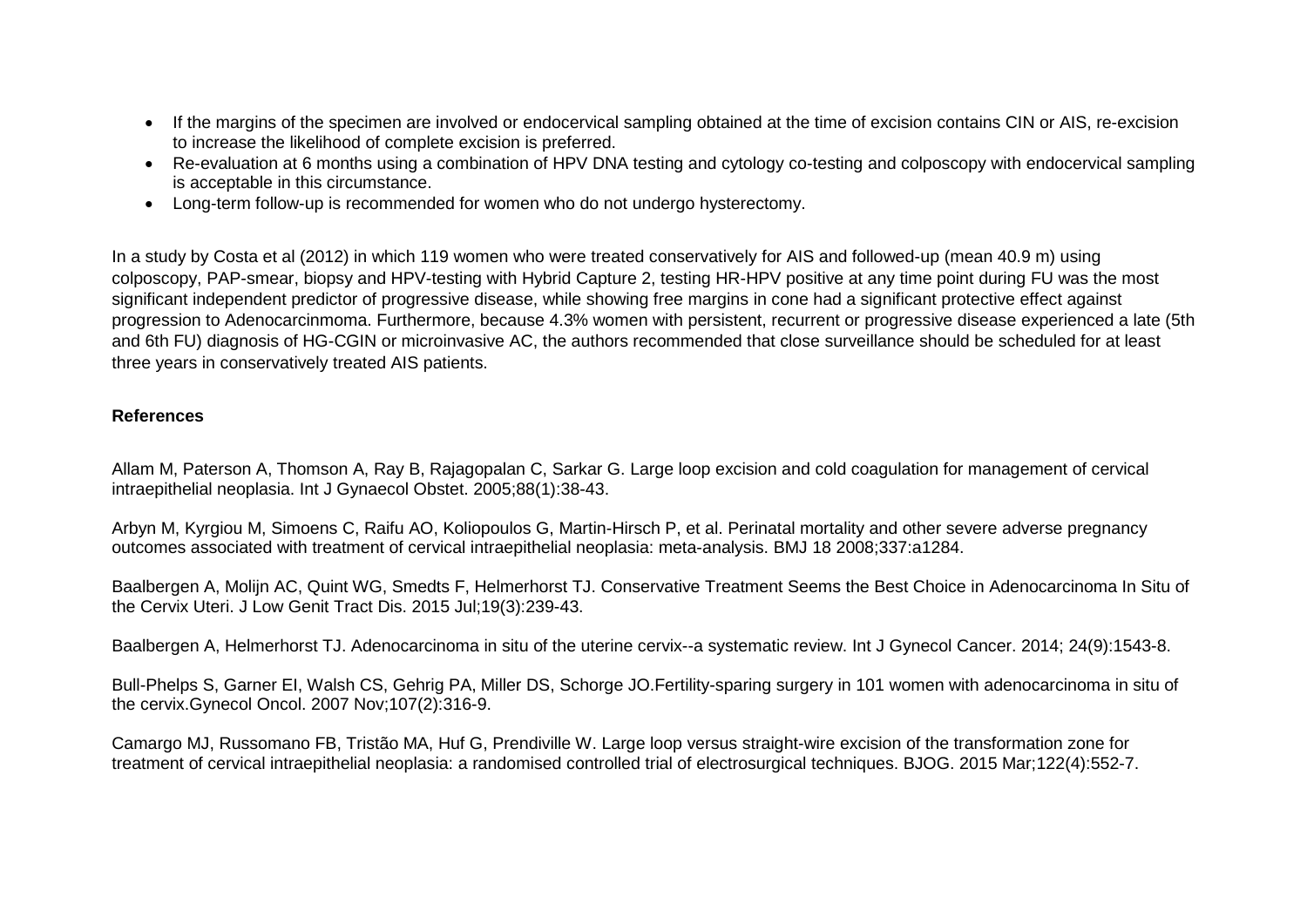Carcopino X, Mancini J, Charpin C, Grisot C, Maycock JA, Houvenaeghel G, Agostini A, Boubli L, Prendiville W. Direct colposcopic vision used with the LLETZ procedure for optimal treatment of CIN: results of joint cohort studies. Arch Gynecol Obstet. 2013;288(5):1087-94.

Costa S, Venturoli S, Negri G, et al. Factors predicting the outcome of conservatively treated adenocarcinoma in situ of the uterine cervix: An analysis of 166 cases. Gynecol Oncol. 2012;124:490–495.

Dalrymple C, Valmadre S, Cook A, Atkinson K, Carter J, Houghton CR, Russell P. Cold knife versus laser cone biopsy for adenocarcinoma in situ of the cervix—a comparison of management and outcome. Int J Gynecol Cancer. 2008;18(1):116-20.

Khalid S, Dimitriou E, Conroy R, Paraskevaidis E, Kyrgiou M, Harrity C, Arbyn M, Prendiville W. The thickness and volume of LLETZ specimens can predict the relative risk of pregnancy-related morbidity. BJOG. 2012;119(6):685-91.

Kietpeerakool C, Khunamornpong S, Srisomboon J, Kasunan A, Sribanditmongkol N, Siriaungkul S. Predictive value of negative cone margin status for risk of residual disease among women with cervical adenocarcinoma in situ. Int J Gynaecol Obstet. 2012;119(3):266-9.

Kyrgiou M, Koliopoulos G, Martin-Hirsch P, Arbyn M, Prendiville W, Paraskevaidis E. Obstetric outcomes after conservative treatment for intraepithelial or early invasive cervical lesions: systematic review and meta-analysis. Lancet Feb 11 2006;367:489–98.

Latif NA, Neubauer NL, Helenowski IB, Lurain JR. Management of adenocarcinoma in situ of the uterine cervix: a comparison of loop electrosurgical excision procedure and cold knife conization. J Low Genit Tract Dis. 2015 Apr;19(2):97-102.

Massad LS, Einstein MH, Huh WK, Katki HA, Kinney WK, Schiffman M, Solomon D, Wentzensen N, Lawson HW; 2012 ASCCP Consensus Guidelines Conference. 2012 updated consensus guidelines for the management of abnormal cervical cancer screening tests and cancer precursors. J Low Genit Tract Dis. 2013 Apr;17(5 Suppl 1):S1-S27.

Munro A, Leung Y, Spilsbury K, Stewart CJ, Semmens J et al. Comparison of cold knife cone biopsy and loop electrosurgical excision procedure in the management of cervical adenocarcinoma in situ: What is the gold standard? Gynecol Oncol. 2015;137(2):258-63.

Polterauer S. Reinthaller A. Horvat R. Joura E. Grimm C. Cervical Adenocarcinoma in Situ: Update and Management. Current Obstetrics and Gynecology Reports. 2 (2) (pp 86-93), 2013.

Taylor JS, Panico V, Caputo T, Gerber D, Gupta D, Pirog E, Holcomb K. Clinical outcomes of patients with adenocarcinoma in situ of the cervix treated by conization. Eur J Gynaecol Oncol. 2014;35(6):641-5.